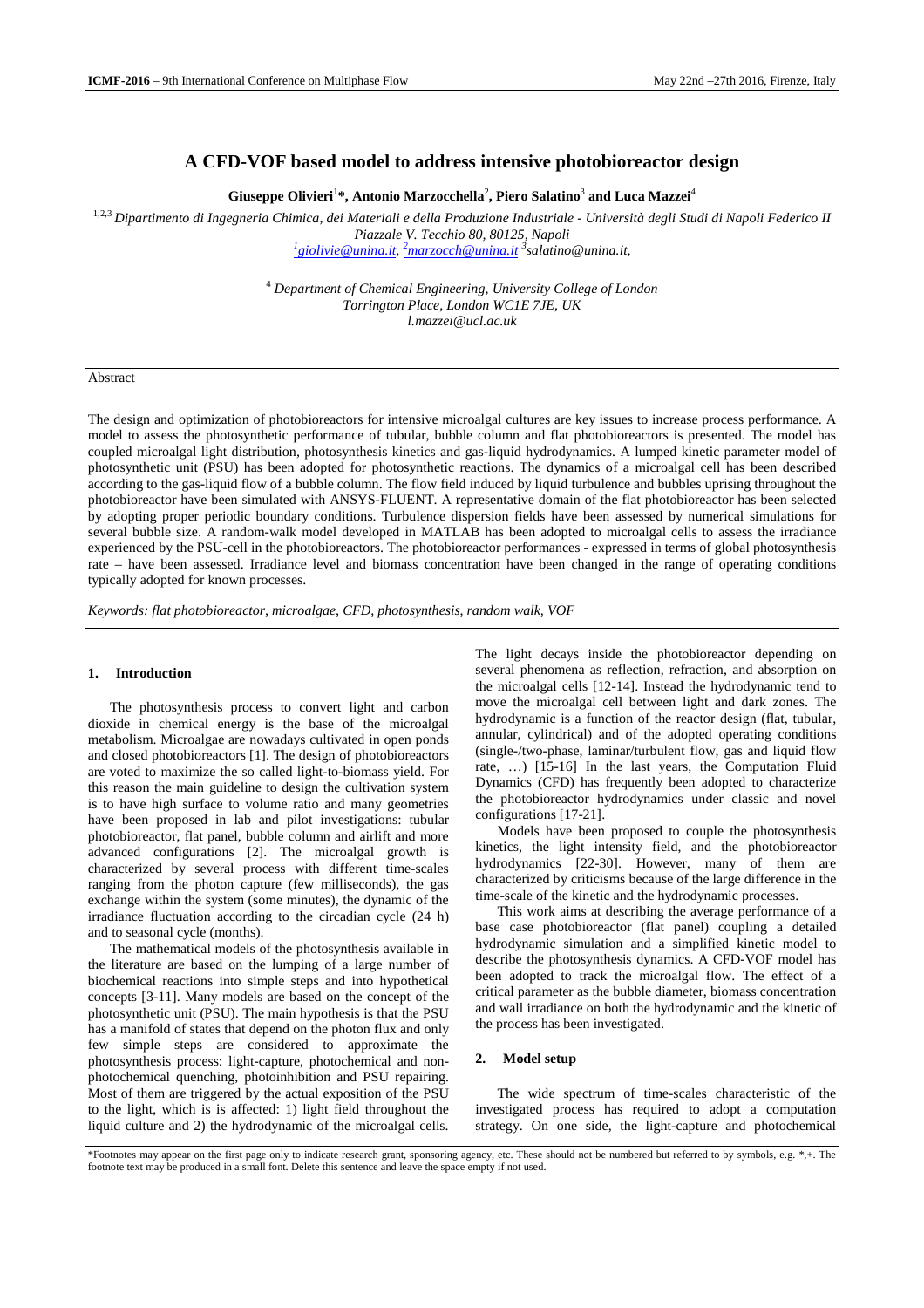quenching processes are characterized by time-scales of few milliseconds and they require a small computational time step to be described. On other hand, photoinhibition and repairing processes are characterized by time-scale of hundreds of seconds and they require a large computational time step to obtain statistically meaningful results. In addition, the light in high-concentrated cultures decays in few millimetres so very fine spatial- and/or time-discretization for Eulerian and Lagrangian models are necessary at least in this part of the computational domain.

As a matter of fact, no more than 10 s of flow real time can been simulated by the CFD and a longer conversion time – hundreds of seconds - is required to assess microalgal photosyntheis performance in the photobioreactor.

The simulation model has been structured in five sequential section:

# *2.1. CFD-VOF*

The two-phase gas-liquid flow was simulated by using ANSYS Fluent commercial package and adopting the VOF scheme [31] to describe the bubble gas-liquid interface. The simulation looked at a 3D parallelepiped region of the photobioreactor (Figure 1): planes normal at the z axis are the reactor walls. Periodic boundary conditions were adopted for planes normal at the x and y axis. No-slip condition was adopted at the photobioreactor walls. The domain was discretised using a uniform cubic elements mesh: 168000 cells of 0.25 mm size. The time step was set at 10-4 s. Initial conditions were: one single spherical bubble at the centre of the domain; still liquid and gas phases. The bubble started to rise and to change its shape since the beginning of the simulation. The bubble velocity was calculated by averaging the gasvelocity in cell where the void fraction was larger than 0.5. The simulation was considered representative of the two-phase flow when the system approached a quasi-steady behaviour in term of bubble path and velocity.

#### *2.2. Turbulence characterisation*

The main results of the section I were the velocity fields  $(v_i(x,y,z,t)$  where  $i=x, y, z)$  and of gas volume fraction  $(\varepsilon_G(x,y,z,t))$ . The turbulent behaviour of the flow was characterised in term of statistical data - the velocity variance, the Lagrangian integral time scale, and the turbulent dispersion – referred to the three component x,y,z according to Roberts [32] and calculated in each computational cell:

$$
v_i^2(x,y,z) = \int \left(v_i(x,y,z,t) - \left\langle v_i(x,y,z) \right\rangle_t \right)^2 dt
$$
 (1)

$$
T_{Li}(x,y,z) = \int_0^{+\infty} \int_0^{+\infty} \frac{v_i(x,y,z,t) \cdot v_i(x,y,z,t+\tau)}{v_i^{2}} dt d\tau
$$
\n(2)

$$
D_{T i}\left(x,y,z\right) = v_i^{\prime 2}\left(x,y,z\right) \cdot T_{Li}\left(x,y,z\right) \tag{3}
$$

Data assessed by Eqs (1), (2) and (3) were averaged over the x and y axis according to the periodic behaviour imposed at the boundary walls normal to these axis:

$$
v_i^2(z) = \int v_i^2(x, y, z) dxdy
$$
 (4)

$$
z = \int \int T_{1} (x, y, z) dxdy
$$
 (5)

$$
T_{L i}(z) = \int \int T_{L i}(x, y, z) dxdy
$$
 (5)

$$
D_{T i}(z) = \int D_{T i}(x, y, z) dxdy
$$
 (6)



Figure 1 – System domain and boundaries for the CFD-VOF simulation

# *2.3. Random walk scheme*

The average turbulent characteristics (function of z) were used to assess the flow of microalgae. The microalgal displacement was simulated by adopting a random walk according to the Langevin scheme [33]. The velocity  $(u_x, u_y, u_z)$  and the position (x,y,z) of a microalgal cell as a function of the time t was calculated:

$$
du_{i} = \left(-\frac{u_{i}}{T_{i L}} + \frac{1}{2}\left(1 + \frac{u_{i}^{2}}{v_{i}^{2}}\right)v_{i}^{2}\right)dt + \sqrt{\frac{2v_{i}^{2}dt}{T_{L}}}\xi_{i}
$$
(7)

$$
(x,y,z)_{t+dt} = (x,y,z)_t + (u_x, u_y, u_z) \cdot dt
$$
 (8)

where  $(\xi_x, \xi_y, \xi_z)$  is a Wiener isotropic process.

#### *2.4. Irradiance field*

Assuming the Lambert-Beer law, the coefficient K of light exponential decay from the wall irradiance I° through a photobioreactor depends on the light-path (LP), the dry weight specific absorption coefficient  $(a_{DW}^*)$  and biomass concentration (X). The instantaneous level of irradiance on the tracked algal cell can be calculated as

$$
I(t) = I^0 e^{-a^*_{DW} X \cdot z(t)}
$$
\n(9)

#### *2.5. Photosynthesis rate*

The lumped kinetic model of photosynthesis proposed by Eilers and Peeters [3] and Camacho-Rubio et al. [8] has been adopted in the present simulation. The PSU is characterized by three states: open or resting  $(x_1)$ , activated or closed  $(x_2)$ , and damaged or non-functional  $(x_3)$ .  $x_1$ ,  $x_2$  and  $x_3$  are the fraction of PSU in each state (Figure 1). The PSUs in open state is activated by the photons capture (PC) process. The fate of activated PSUs depends on the probability to be further irradiated. The natural fate is to transfer the fixed energy to the successive photosynthetic pathway, a step identified by Camacho-Rubio et al.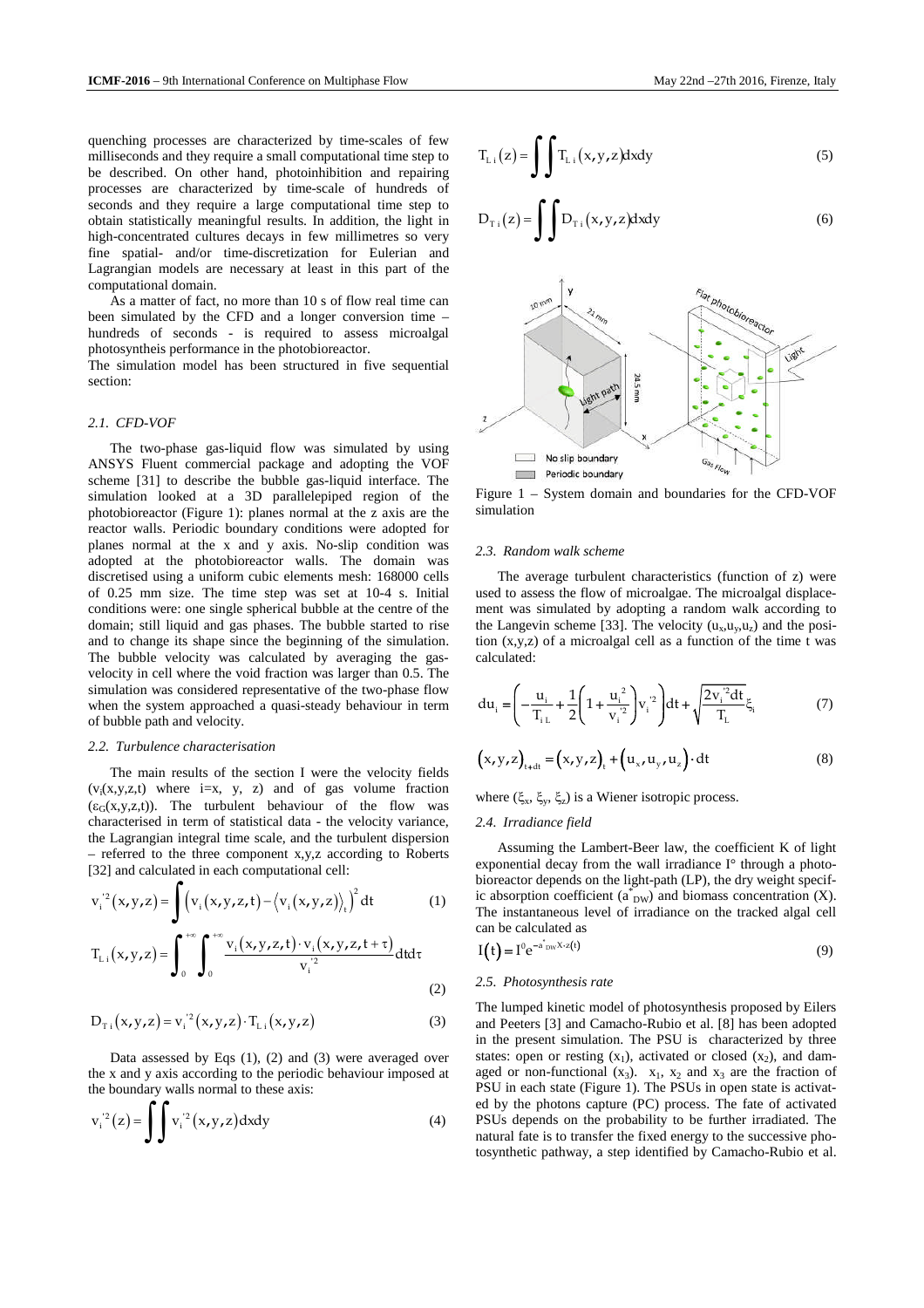[8] and known as the photochemical quenching (PQ) process. A second possible fate of the activated PSU is the nonphotochemical quenching (NPQ): the extra photons may be discharged by means of the dissipative process without state change. The photoinhibition (PI) process occurs if the NPQ process is not sufficient to dissipate the exceeding irradiance: a  $x_2$ -PSU irradiated by an extra photon is inhibited, and it assumes the damaged state  $x_3$ . The  $x_3$ -PSU does not participate to the photosynthesis process and the PSU may recover the open state according to a repair (REP) mechanism. Figure 2 reports a sketch of the state flow and kinetics. According to Eilers and Peeters [3], the adopted photosynthetic model is:

$$
\frac{dx_1}{dt} = -\alpha Ix_1 + \gamma x_2 + \delta x_3
$$
  

$$
\frac{dx_2}{dt} = \alpha Ix_1 - \gamma x_2 - \beta Ix_2
$$
  

$$
\frac{dx_3}{dt} = \beta Ix_2 - \delta x_3
$$
 (10)

The photosynthesis rate  $\Phi$  has been assumed proportional to the PQ rate. Therefore, the value of  $x_2$  is the ratio between  $\Phi$  and the maximum photosynthesis rate  $\Phi^{MAX}$ , associated to the condition of all the PSUs activated. The kinetic parameters of Wu and Merchuk [26] have been adopted:  $\alpha = 1.935 \cdot 10^{-3}$  m<sup>2</sup> /µE,  $\beta$ =5.7848∙10<sup>-7</sup> m<sup>2</sup> /µE,  $\gamma$ =0.146 s<sup>-1</sup>, δ=4.796∙10<sup>-4</sup> s<sup>-1</sup>.



Figure 2: The lumped kinetic model of photosynthesis after Eilers and Peeters [3].

#### **3. Results and discussion**

#### *3.1. Two-phase hydrodynamic and average turbulent field*

Figure 3 reports snapshots of the bubble path along the domain picked during the last 5 s of the simulation. The shape and the path of the bubble strongly depend on the bubble diameter: A)  $d_B=3$  mm, the bubble mainly fluctuates between the two walls keeping an ellipsoidal shape; B)  $d_B = 6$ mm, the bubble oscillates mainly along the horizontal direction x between the two periodic boundaries; C)  $d_B=8$  mm, the bubble assumes a sort of wobbling shape and the walls strongly affect its capacity to fluctuate in the x,z direction.

Figure 4 reports results of the simulations in terms of bubble velocity along the y vertical axis  $(v_{vB})$  as a function of the time. The time series refer to three simulations carried out with different initial bubble diameter  $(d_B)$ : 3, 6 and 8 mm. After 2-3 s the bubble velocity starts to fluctuate and approaches a constant average value. The average bubble velocity slightly decreases from 0.18 m/s to 0.15 m/s when the bubble diameter increases from 3 to 8 mm. The time series calculated during the last 5 second of each simulation have been used for the turbulence



analysis of the velocity fields.

Figure 4 – Simulation results: bubble path along the domain (A  $-d_B=3$  mm; B –  $d_B=6$  mm; C –  $d_B=8$  mm)



Figure 4 – Simulation results: vertical bubble velocity as a function of the time.  $(A - d_B = 3$  mm;  $B - d_B = 6$  mm;  $C - d_B = 8$  mm)

Figure 5 reports the map of the average values of the turbulent dispersion of the liquid phase assessed for the flux along the three axis x,y,z as a function of the z position. It is possible to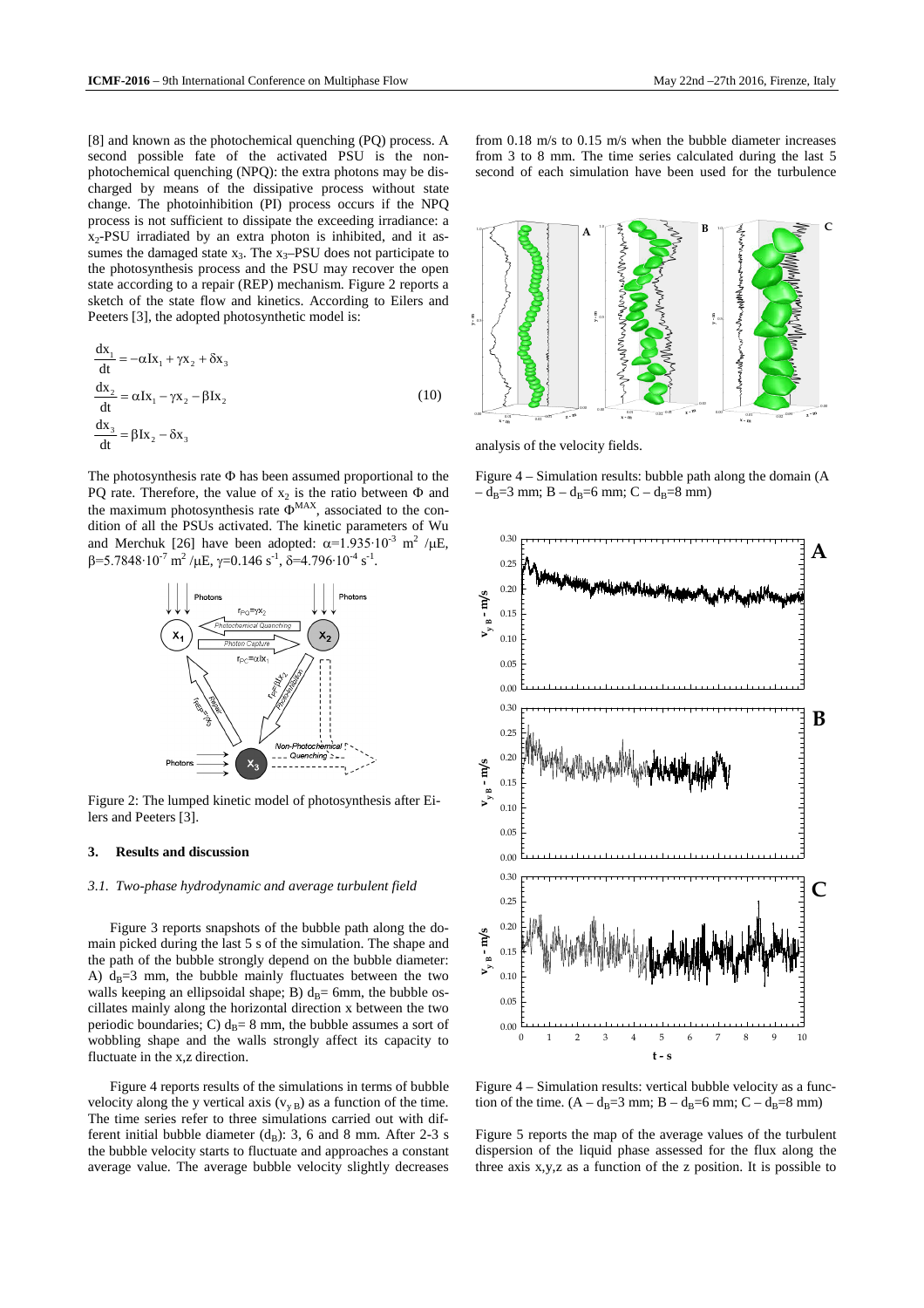observe that the highest turbulence level regards the y direction. This dominant turbulence may be interpreted taking into account the presence along this direction of the driving force of the bubble flow. The  $D_T$  in z direction changes remarkably with the bubble diameter from 3 to 6 mm and does not change anymore with a further increase of  $d_B$  to 8 mm.



Figure  $5$  – Turbulent dispersion in the x (A), y (B) and z (C) direction for the value of the bubble diameter.

#### *3.2. Microalgal tracking and PSU dynamic*

The microalgal tracking has been carried out according to the Langevin approach assuming the  $v^2$  and  $T_L$  assessed by the CFD simulations. Figure 6 reports few seconds of the microalgal displacement on the y-z plane. According to the model, the microalgal has lost the memory of its path on the  $T<sub>L</sub>$  time scale. Perfect reflection has been assumed at the photobioreactor wall.



Figure 6 – Microalgal path according to the Langevin scheme of random walk in 3 mm bubble flow.

The dynamics of the PSU has been simulated for a microalgal cell in the three-dimensional investigated domain swept by bubbles. The time-average values of  $I(t)/I^0$ ,  $x_1(t)$ ,  $x_2(t)$  and  $x_3(t)$ have been calculated and the simulation have been stopped when their standard deviation were smaller than  $10^{-6}$ . Figure 7 A-C reports the time-average PSU states as a function of the biomass concentration X from 0.1 to 10 g/L at a wall irradiance I<sup>0</sup>=2000 µE/(m<sup>2</sup> s) for d<sub>B</sub> of 3, 6 and 8 mm.



Figure 7 – Average PSU state as a function of the biomass concentration (X) for three different bubble diameter: 3 mm (A), 6 mm (B), 8 mm (C)

Since the photosynthesis rate is proportional to the PQ step of the PSU model, the extent of  $\langle x_2 \rangle$  gives an indication of the value of the photosynthesis rate. According to that for  $X < 1$  g/L no difference can be found in the result induced by three different size of the bubbles. Instead for  $X>1$  g/L, the turbulence induce by 6 mm bubbles enhance the photosynthesis rate more than in case of 3 mm bubbles. No further enhancement can be observed instead when 8 mm bubbles are flowing up through the domain. Olivieri et al., [35] found in their model accounting a simple homogenous and isotropic turbulence field, that the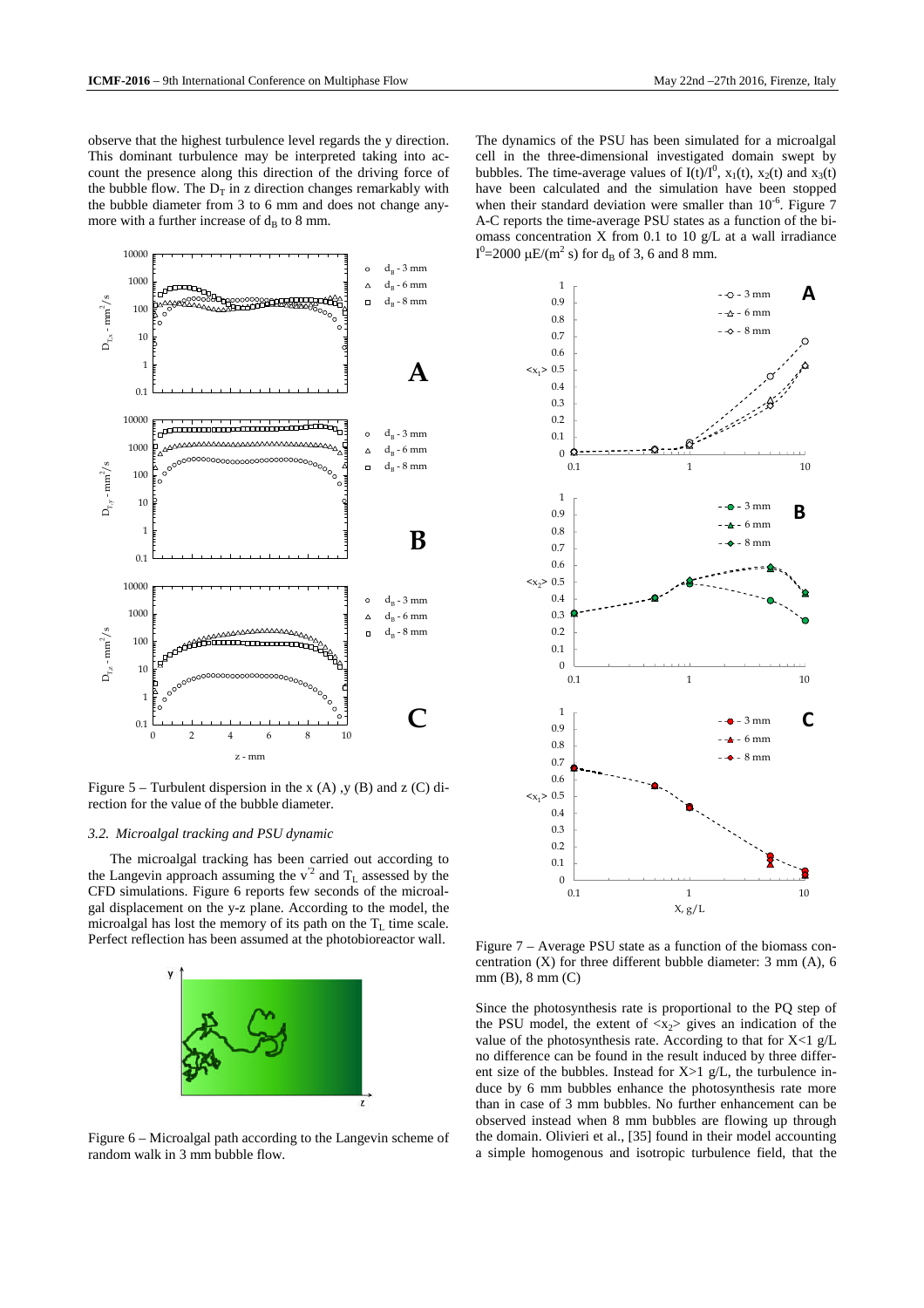upper limit of  $x_2$  is always related to the case of well mixed conditions when the turbulence has a characteristic time lower than the kinetic related to the PSU dynamic. In this case, the model has been improved taking into account a nonhomogeneous and an-isotropic turbulence field. Even in this case the photosynthesis rate is maximised when the turbulence time scales are significantly larger than the characteristic kinetic times. A further increase of turbulence results only in a larger energy consumption due to pumping the bubbles throughout the photobioreactor.

Figure 8 shows the effect of the wall irradiance I0 on  $\langle x_2 \rangle$  at different biomass concentrations.



Figure  $8 - \langle x_2 \rangle$  as a function of the wall irradiance for different biomass concentration

The data are not trivial: for 1 g/L the phosynthesis rate is maximised at low value of  $I^0$  meaning that the light decay is not so high to prevent photoinhibition. Instead increasing the biomass concentration gives better result at high value of wall irradiance: the increase in the light decay is now strongly reducing the photo-inhibition phenomena which are limited only in a small layer close to the irradiated wall. In addition, it seems that an optimal biomass concentration can be observed at 5 g/L, meaning that a further increase in the growth doesn't end in better photosynthesis rate.

If we assume that the specific growth rate is only limited by the photosynthesis, then the best biomass productivity is obtained at 5 g/L and high wall irradiance. According to Hu et al., [36] with further lowering the photobioreactor thickness, the photosynthesis rate should be maximised at higher biomass concentration.

#### **4. Conclusions and future perspectives**

The model of a thin flat photobioreactor coupling CFD, radiative transfer and photosynthesis dynamic has given significant insight in how to optimise the design and operation of this configuration. Results are in agreement with what found in literature and provide also indication on the level of gas sparging required to achieve the so called "light well mixed" condition reported previously [34]. Further confirmation of what postulated discussing figure 8 can come by using the model to characterise the effect of the light path in thin flat photobioreactor.

# **Acknowledgements**

The LLP-Erasmus program is acknowledged for the grant to Mr. Lugi Gargiulo and Miss Martina Pepicelli. The financial support to the project from the "MagicOil - Ministero dell'Ambiente e della Tutela del Territorio e del Mare", the PRIN "Innovative downstream processing of conversion of algal biomass for the production of jet fuel and green diesel", and F.A.R.O. (Finanziamenti per l' Avvio di Ricerche Originali, III tornata) ``Controllo e stabilità di processi diffusivi nell'ambiente'' are acknowledged. The material of this conference contribution is closely related to a manuscript submitted for Chemical Engineering Science.

# **References**

- [1] Richmond, A. and Hu, Q., *Handbook of Microalgal Culture: Applied Phycology and Biotechnology,* 2nd Ed. Wiley Blackwell, Oxford, 2013
- [2] Olivieri, G., Salatino P. and Marzocchella A., Advances in photobioreactors for intensive microalgal production: Configurations, operating strategies and applications, *J. Chem. Technol. Biotechnol.*, 89, pp. 178–195, 2014
- [3] Eilers, P.H.C. and Peters, J.C.H., A model for the relationship between light. intensity and the rate of photosynthesis in phytoplankton, *Ecol. Model.*, 42, pp. 199-215, 1998
- [4] Eilers, P.H.C. and Peters J.C.H., Dynamic behaviour of a model for photosynthesis and photoinhibition, *Ecol. Model.*, 69, pp.113-133, 1993.
- [5] Cullen, J.J., On models of growth and photosynthesis in phytoplankton, *Deep-Sea Resear.*, 37(4), pp. 667- 683, 1990.
- [6] Han, B.P., Photosynthesis-irradiance response at physiological level: a Mechanistic Model, *J. Theor. Biol.*, 213, pp.121-127, 2001.
- [7] Han, B.P., A mechanistic model of algal photoinhibition induced by photodamage to photosystem-II, *J. Theor. Biol.*, 214, pp. 519-527, 2002.
- [8] Camacho-Rubio, F., García-Camacho, F., Fernández-Sevilla, J.M., Chisti, Y., Molina-Grima, E., A mechanicistic model of photosynthesis in microalgae, *Biotechnol. Bioeng.*, 81(4), pp. 459-473, 2003.
- [9] Ross, O.N., Moore, C.M., Suggett, D.J., MacIntyre, H.L., Geider, R.J., A model of photosynthesis and photo-protection based on reaction center damage and repair, *Limnol. Oceanogr.*, 53(5), pp. 1835-1852, 2008.
- [10] Papáček, S., Čelikovsky, S., Rehák, B., Štys, D., Experimental design for parameter estimation of two<br>time-scale model of photosynthesis and time-scale model of photosynthesis and photoinhibition in microalgae, *Mathem. Comp. Simul*., 80, pp. 1302-1309, 2010.
- [11] García-Camacho, F., Sanchez-Mirón, A., Molina-Grima, E., Camacho-Rubio, F., Merchuk, J.C., A mechanicistic model of photosynthesis in microalgae, including photoacclimation dynamics, *J. Theor. Biol.*, 304, pp.1-15, 2013.
- [12] Acién-Fernández, F.G., García-Camacho, F., Sánchez-Pérez, J.A., Fernández-Sevilla, J.M. and Molina-Grima, E., A model for light distribution and